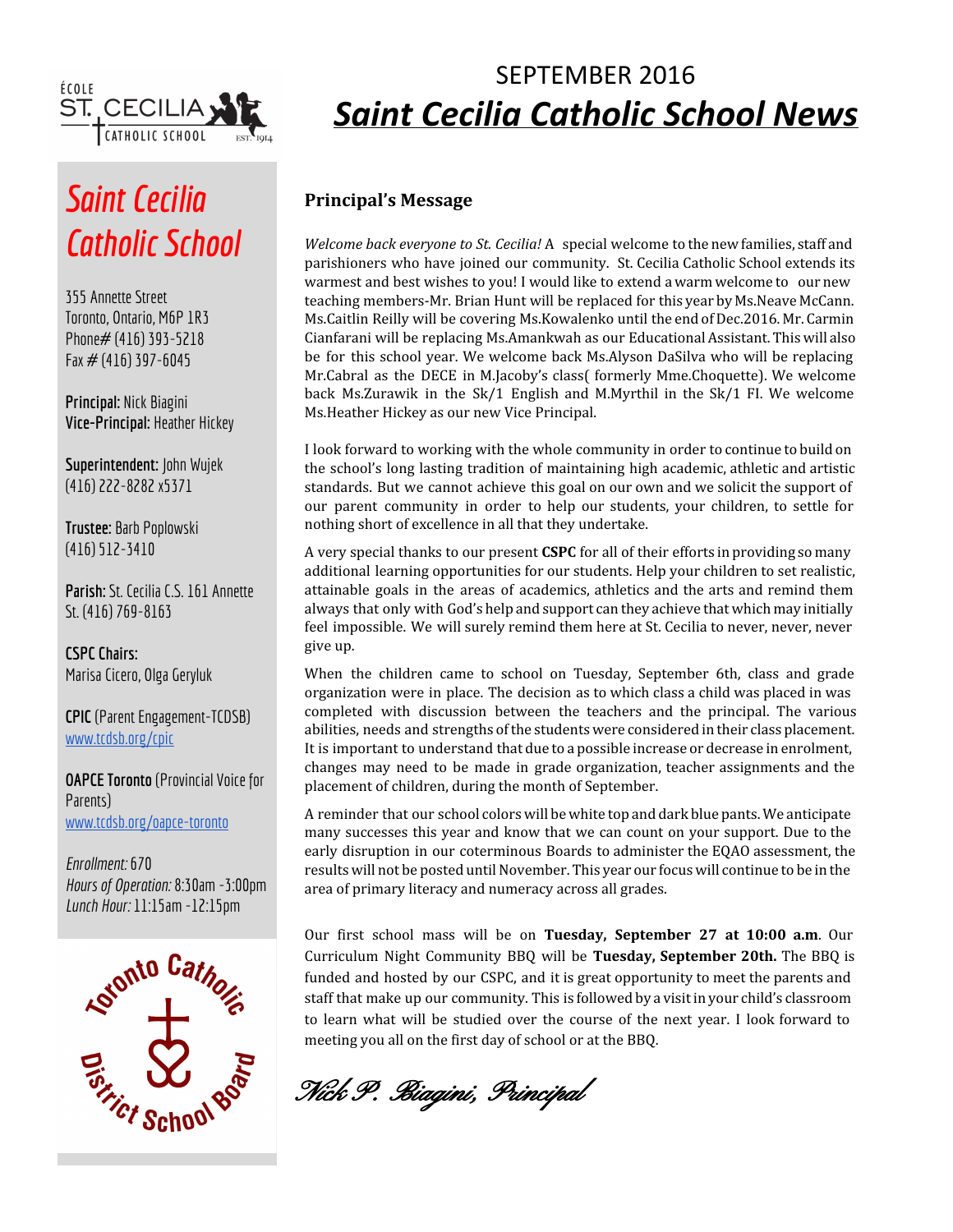## **Saint Cecilia Parent Advisory Committee (CSPC = Catholic School Parent Council)**

Welcome back to all of our returning families and a special welcome to all of our JK and new families!

We hope you had a fun and happy summer and are looking forward to (re)connecting with our St. Cecilia families and staff community as the school year starts. September is a very busy month for students, families and CSPC alike.

Here are some of the highlights:

**Activity Fee** You should have received a notice home about our Activity Fee, check those backpacks! Families have told us that they love this approach to fundraising as it's the only ask we make throughout the year and as our main fundraiser it supports everything we do: augment student programming, beautify our grounds, support graduation and sacramental events, equip sports teams, support clubs and provide for staff sundry needs. It's the same pricing as last year and there are lots of easy ways to pay: Munchalunch (our online do everything system), in person via the Activity Fee box in the office or at the Welcome Back BBQ/AGM.

**Welcome Back BBQ** - This yearly, fun event is put on by CSPC and allows us to come together as a community over a hot dog! This year's BBQ is planned for September 20th and more details will follow soon-please save the date!

**T Shirt Sales** People loved the uniform approved Tiger athletic t shirts and thanks to some amazing volunteers, we will be arranging a group order if you'd like to purchase some more. Full details and ordering is available online a[t](http://www.munchalunch.com/) [www.munchalunch.com](http://www.munchalunch.com/) (under the "Fundraising" tab).

**CSPC AGM and Election** The fall is the time we elect our parent and executive members at our AGM. This year it will be held on **Tuesday October 4 th at 7pm** in the school gym. Please plan on attending even if you don't plan on standing for a position as it's a great way to connect with your community. Information about the AGM and election will be distributed by our Election Committee soon.

**How to stay in Touch** As you can see, we are busy community with a lot going on. There are a few ways to stay in touch: 'like' the St. Cecilia Facebook pag[e](http://stceciliaparentcouncil.weebly.com/) [www.facebook.com/stceciliaparents/,](http://stceciliaparentcouncil.weebly.com/) sign up for the blog <http://stceciliaparentcouncil.weebly.com/> sign up for Twitter alerts via text by texting xxxxx and feel free to contact us at cspc.stcecilia@tcdsb.org if you have any specific questions.

*Olga and Marisa CSPC Co Chairs*

#### **School Masses & Monthly Virtues**

| <b>Tuesday, September 6</b>  | <b>Back to School!</b>      |
|------------------------------|-----------------------------|
| <b>Tuesday, September 27</b> | <b>Mass: New Beginnings</b> |

**Monthly masses will resume and the dates will be published for parents as soon as they are available.**

**We will also be resuming our Student of the Month. These students will be selected for best modelling and encompassing the monthly virtues.**

| <b>September</b> | <b>Hospitality</b>  |
|------------------|---------------------|
| <b>October</b>   | Gratitude           |
| <b>November</b>  | Peace               |
| <b>December</b>  | <b>Charity</b>      |
| <b>January</b>   | <b>Courage</b>      |
| <b>February</b>  | Love                |
| <b>March</b>     | <b>Forgiveness</b>  |
| <b>April</b>     | <b>Justice</b>      |
| <b>May</b>       | <b>Compassion</b>   |
| <b>June</b>      | <b>Faithfulness</b> |



And he brought them into his house and set food before them, and rejoiced greatly, having believed in God with his whole household.  **ACTS 16:34**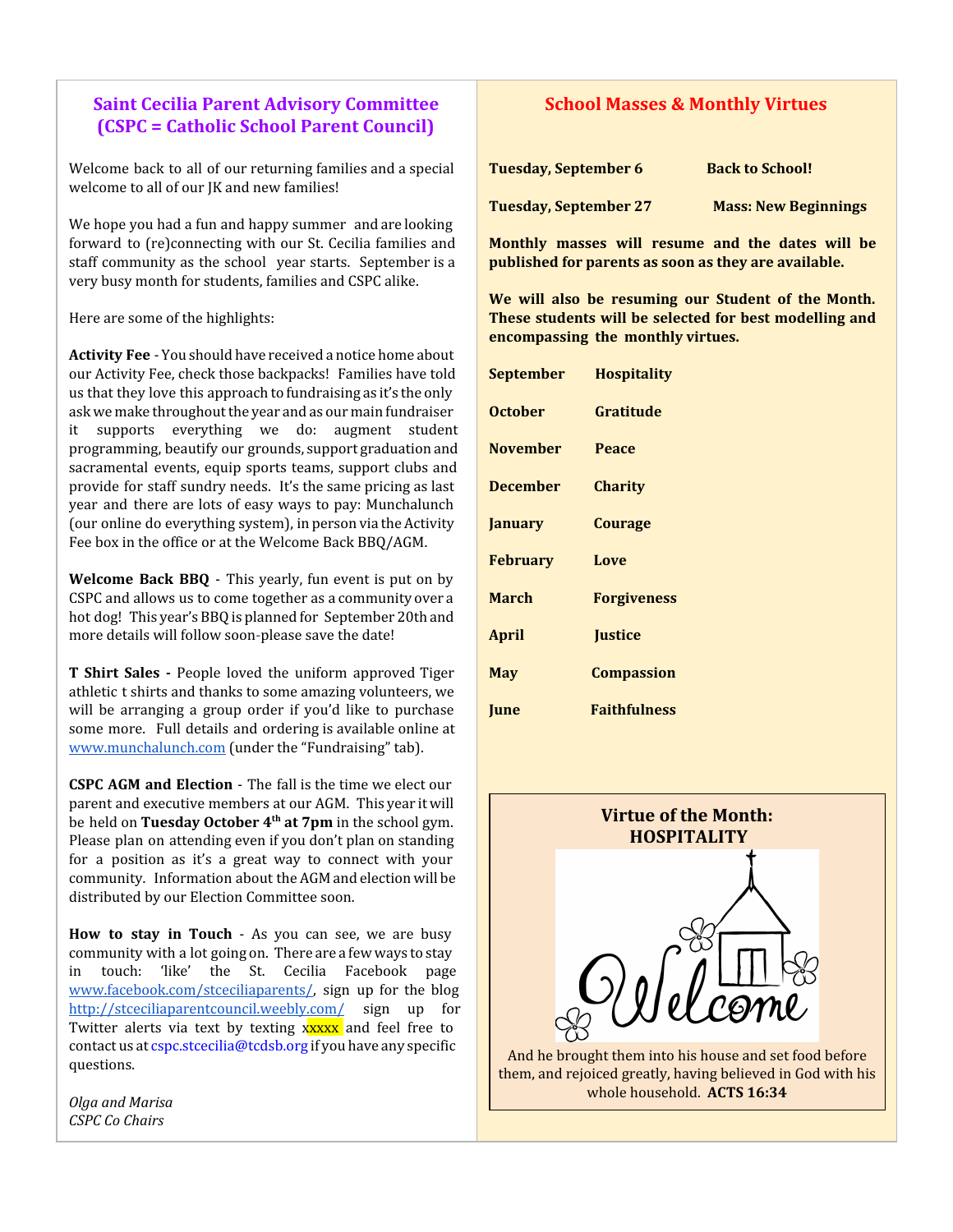#### **IMPORTANT INFORMATION FOR PARENTS**

**ATTENDANCE:** Our school has established procedures to monitor regular attendance at school. Prolonged absence or sporadic attendance will result in a lack of continuity in learning. Chronic lateness or absences are tracked by our computer system and will cause the generation of an automatic referral to guidance and or social work. Note that this is a TCDSB tracking system.

**RECESS:** All students are required to go outside during recess. We will not, of course, send children out during severe weather, but please ensure that your child is always dressed appropriately for the weather conditions.

**FIRE DRILLS:** Fire drills are held on a regular basis to ensure that the school can be evacuated in an orderly, panic-free manner in case of an emergency. The first will be in September. The wearing of indoor shoes is mandatory since fire drills are unannounced and every person must leave the building when the fire alarm sounds. Varied lockdown drills will also be held throughout the school year.

PERSONAL PROPERTY: Parents are requested to see that their children's clothes, boots, gloves, scarves, running shoes, lunch kits, etc. are marked with the child's name. Clothing can be misplaced and many children have identical or similar clothing. If a child has lost or misplaced an article of clothing, there is a good chance it will be in the Lost and Found box. Children should look in this box; parents are also encouraged to come to the school and look for lostitems. When the collection becomes unwieldy these items are collected and sent to charitable organizations.

**CELL PHONE POLICY:** All personal devices such as cell phones are to be powered off and stored out of view in instructional spaces and washrooms. Use of these devices in other areas of the school, school property, or on school trips during school hours is also prohibited. See policy # S.S. 09.

**AGENDAS:** We encourage ongoing dialogue with the home, and we rely on your help to reinforce the good work and study habits which we will be promoting at school. The agendas include important information such as school routines and rules, and are an excellent organizational/ communication tool. They continue to cost \$8.00.

**BOARD WIDE DRESS CODE:** Consistent with board-wide dress code for all elementary schools, St. Cecilia has a colour dress code for all students registered. To assist you when purchasing articles of clothing for your children please note: TOPS: should be WHITE or NAVY: dress shirt/blouses, tshirts, golf shirts, turtlenecks, white or navy sweater, vest or pull-over. BOTTOMS: NAVY dress pants or cotton pants, walking shorts, skorts, yoga pants or capri pants (no jeans). All tops and pants are to be plain with no visible logos, stripes, plaids, etc.

**DRESS CODE (cont.)** Clothing should provide appropriate coverage. Undergarments, armpits and midriffs should be covered. Shorts and skirts should fall to mid-thigh or fingertip length.If you are unsure if an item conforms to the code please check with your child's teacher.

**BICYCLES, SKATEBOARDS, SCOOTERS, ROLLERBLADES, PETS:** We encourage students to bike to school. Reminder proper fitting helmets are required. All students are expected to walk their bicycles when on school property. Bicycles must be locked. The school does not assume responsibility for lost or stolen bicycles, so please use a good lock. Skateboards, scooters and rollerblades should not be brought to school or used on school property. Pets, regardless of size or breed or 'cuteness', should not be brought into the yard or school between the hours of 8:00 and 4:00, unless they are part of a supervised visit program. Pets should also be kept away from students being supervised by the PLASP program which continue until 6:00 pm.

**HOMEWORK** Any homework that is brought home by the students is work that should have been completed during regular class time, needed practice, or a longer term project.It also includes reading with your child. Children at this age require "play time" after five hours of work at school. A general rule ofthumb for homework is 10 minutes X the grade level as a maximum plus reading i.e.  $10 X 3 = 30$  minutes,  $10 X$ 7 = 70 minutes. If your child seems to be doing homework for a prolonged period of time, please contact your child's teacher.

**PHYSICAL EDUCATION** Fitness and development of kinesthetic skills are an integral part of each child's program. Physical education affects fitness and has a marked influence on healthy attitudes and habits. All students are expected to participate in the prescribed course of study (dictated by the Ministry of Education) except in the case of illness or injury.

**SACRAMENTAL & RELIGIOUS INSTRUCTION** Religion is integrated within all aspects of the education experience and that is one of the reasons we can say that "Catholic Schools are schools with a difference." The children in our school, with the help of parents, priests, and teachers, are made ready to receive the Sacraments. All children must take part in religious instruction and celebrations and may not be excused from participation. We also encourage the children to attend Sunday Mass regularly with their parents, as the Mass is the very centre of our worship.

DISCIPLINE and GENERAL CONDUCT It is our goal to have a well-disciplined school and to enable our students to choose appropriate behaviour and to develop the skills for lifelong learning. Together, parents, teachers and students can help each other recognize that appropriate behaviour is learned and self-discipline is a sign of growth. Any discipline must seek to teach and be progressive. We discipline with dignity.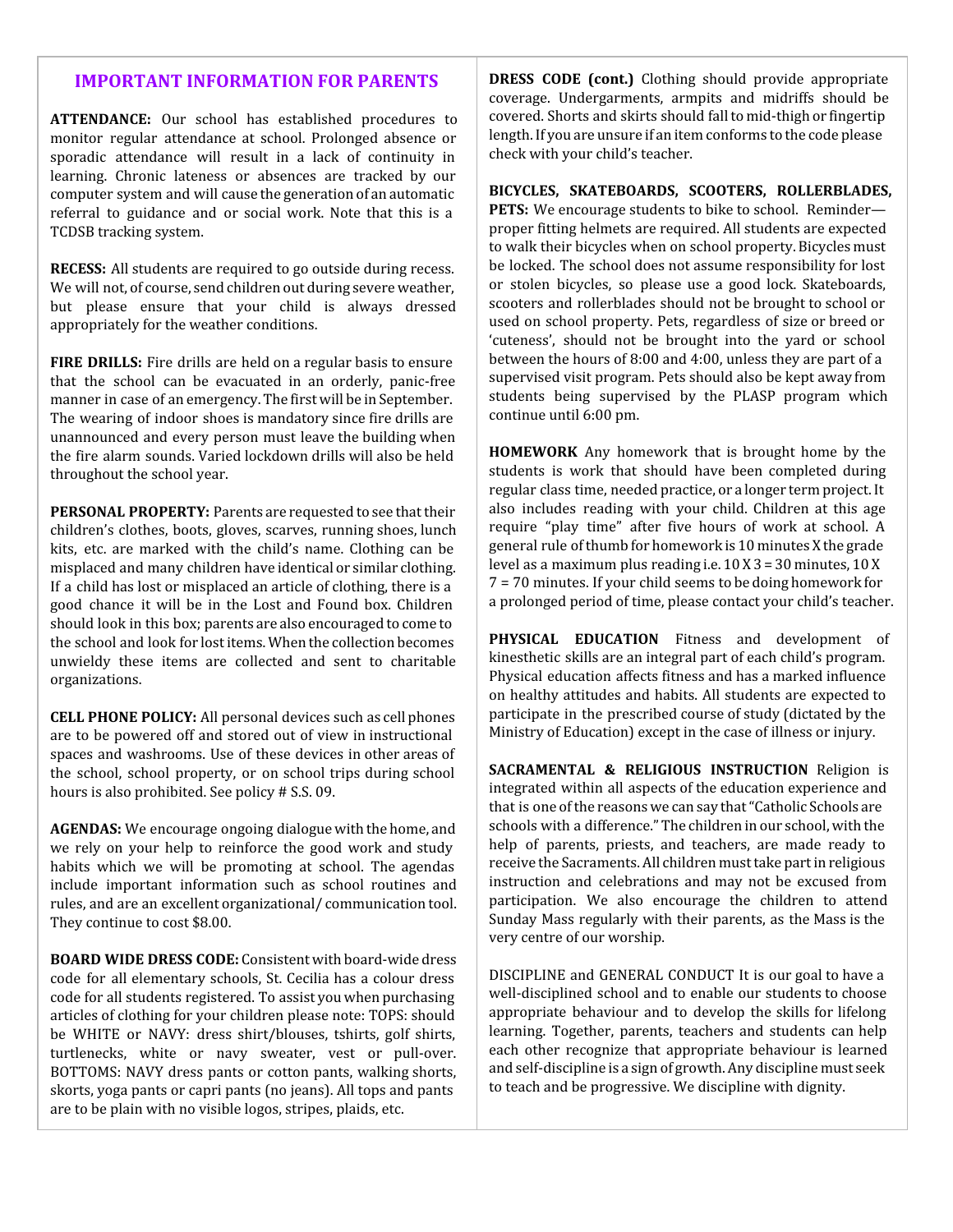# **Guidance Corner**

My name is Mr. Amato. I support 13 schools in Areas 5 & 6 including this one. Unfortunately, due to the large number of schools that I service, I am only regularly available to this school once every two weeks for half a day. During my school visits, I work with students, school staff and administrators. Together our goal is to continue to foster a happy and safe environment by strengthening:

- Learning skills and study habits
- Healthy relationships
- Career exploration and educational planning
- Student safety and well-being

That being said, a large part of my focus will be in assisting with the transition of grade 8 students into grade 9 and working with intermediate teachers to encourage their students to complete their Individual Pathways Plan and helping the younger students work on their All About Me portfolio on [www.myBlueprint.ca.](http://www.myblueprint.ca/)

Individual and small group counselling is available to your children through a referral process.

I look forward to working in your school throughout the year. For an informative letter about homework basics, click here: <https://drive.google.com/file/d/0B9yleTamNDc4cGdqV1FveWVZWXc/view?usp=sharing>

*Frank Amato* Elementary Guidance Counsellor Area 5 & 6 Holy Family, St. James, James Culnan,St. Pius X, St. Cecilia, St. Vincent de Paul, St. Rita, St. Luigi, St. Helen, Pope Francis St. Michael Choir, St. Michael Annex, St. Mary

## **Grade 1 French Immersion Information**

If your student is in the grade 1 French Immersion program, Mme. Czulo has created a welcoming document click here to view it:<https://drive.google.com/file/d/0B9yleTamNDc4UHl3TEVKUklpMUU/view?usp=sharing>

#### **Used Clothing Drive**

Once again, the Green Committee of St Cecilia's CSPC is collecting gently used, clean navy and white clothing to be sold at the Curriculum Night BBQ September 20.Please send clothing donations to your child's classroom by Tuesday. Sept.20. All proceeds will be put towards greening initiatives at the school. Thank you for your support!

Colleen Murphy & the CSPC Green Committee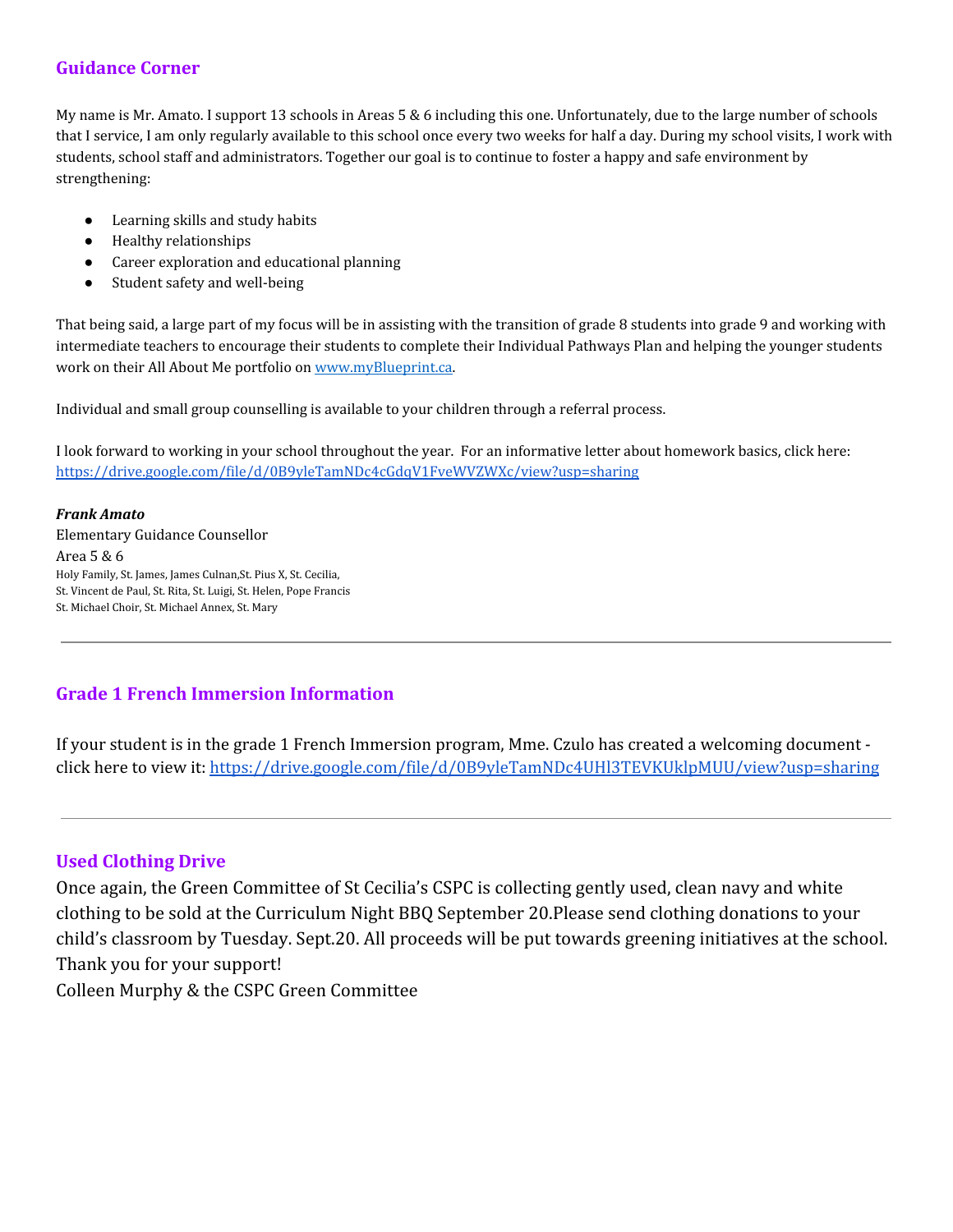#### **201617 School Calendar Year**

| Labour Day                     | September 5, 2016                     |
|--------------------------------|---------------------------------------|
| <b>First Instructional Day</b> | September 6, 2016                     |
| <b>Thanksgiving Day</b>        | October 10, 2016                      |
| Christmas Break                | December 26, 2016-<br>January 6, 2017 |
| <b>Family Day</b>              | <b>February 20, 2017</b>              |
| Mid-Winter Break               | March 13 - 17, 2017                   |
| <b>Good Friday</b>             | April 14, 2017                        |
| Easter Monday                  | April 17, 2017                        |
| Victoria Day                   | 2017, May 22                          |
| Last day of classes            | June 29, 2017                         |

#### **Professional Development Days:**

October 7, 2016 Provincial Education Priorities November 18, 2016 ParentTeacher Conferences December 2, 2016 Provincial Education priorities/Faith January 20, 2017 Assessment & Reporting February 17, 2017 Parent Teacher Conferences June 9 , 2017 Assessment,Evaluation & Reporting June 30, 2017 Provincial Education Priorities

#### **Administration of Medication**

Principals, teachers and support staff of the Toronto Catholic District School Board are **NOT** permitted to administer any type of prescription medication during the school day, unless we have written signed authorization from you, the parent AND the prescribing physician. The forms to dispense any medication must be updated on a regular basis and are available from our school office. These forms, once completed, are kept on file at the school. This includes, most importantly, Epipen prescriptions for students with allergies. If your child has an anaphylactic allergy, an up to date Epipen(s) **M UST** be supplied to the school. Should you require additional information or have any questions about this protocol, contact the Special Services Department at (416) 222-8282 ext. 2486.Your co-operation in this matter is greatly appreciated

# **Health and Safety**

#### **Safe Arrival of Children**

Safety is one of our primary concerns. One of our goals is to help the students distinguish between school personnel and strangers. In order to achieve this, we ask that when you bring your children to school **you leave the schoolyards by 8:20 a.m.** Teachers will be on duty to supervise the children. Please support this initiative as we work towards maintaining a **safe school environment**.

If your child(ren) are absent from school due to illness or any family matter, it is your responsibility to notify the school. Dial the school number and press '1' for our answering machine, which is available  $24$  hours a day. Please indicate the name of the child, his/her teacher and the reason for the absence. Attendance callouts are very time consuming, and our office may not be able to contact you promptly. By speeding up the process we can ensure the safe arrival of all the children in a timely manner.

Parents **CANNOT** use the staff parking lot for drop-off or pick-up of students because of the limitation of space. Our staff experiences difficulty with the congestion in our parking lot. Parents can drop-off and pick-up on nearby streets, keeping in mind that the area in front of the school is a bus-loading zone, please do **NOT** stop there. Please be respectful of our neighbors on Evelyn Avenue and do not block driveways It is the best practice to park on a neighboring street and walk your child to the school.. Our safety program - Kiss and Ride will be starting shortly.

End of Day Pick Up

St. Cecilia Catholic School dismisses at 3:00 p.m., It is the responsibility of the parent to make arrangements for students to be picked up on time. We understand that emergencies and delays happen occasionally, but please keep in mind that our office staff cannot always keep a close eye on children that are left behind, and we do not want to compromise their safety. We would also like to discourage parents calling our office just minutes before the dismissal bell. Trying to locate a child atthe last minute to change plans can risk the safety of our children. Please make your plans before or after school hours.

#### **Accidents**

Despite the constant reminders and attention given to issues of safety, occasional accidents do happen. In the case of minor accidents (cuts, scrapes) band aids and ice will be provided. In the event that a child continues to experience discomfort or is in distress, it is the school's practice to notify the parent/guardian. It is absolutely imperative that the school has, at all times, an up-to-date telephone number for your home and work, as well as numbers for your emergency contact person.